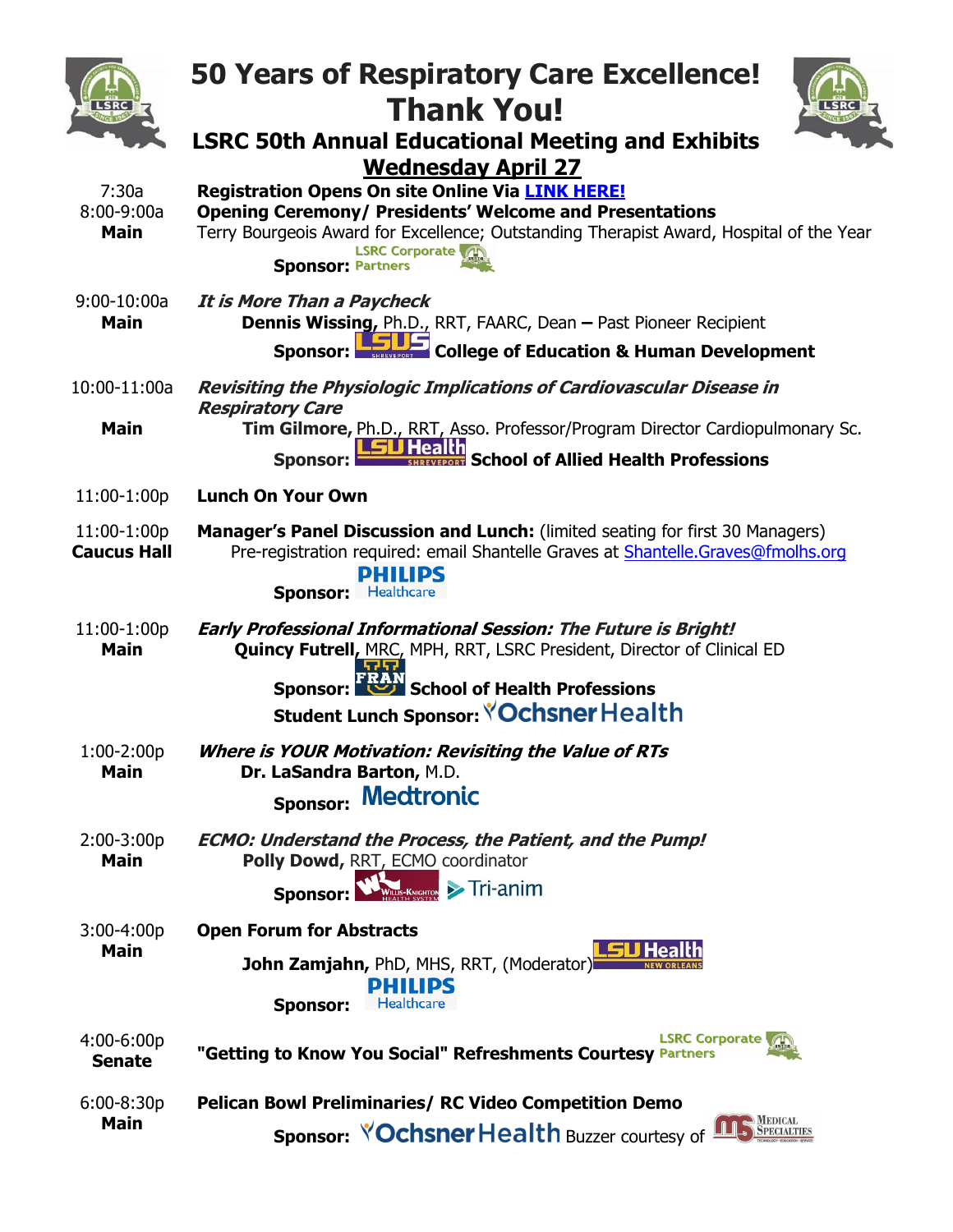|                                | <b>Thursday April 28</b>                                                                                                                                                                                                                                   |
|--------------------------------|------------------------------------------------------------------------------------------------------------------------------------------------------------------------------------------------------------------------------------------------------------|
| 7:45a                          | Presentation of 2022 Pioneer Award Recipient - Dr. Ray Edge                                                                                                                                                                                                |
| $8:00-9:00a$<br><b>Main</b>    | <b>Ethics of Healthcare - Thinking about Thinking: Three P's!</b><br>Ray Edge, Ed.D., RRT - Pioneer Recipient                                                                                                                                              |
|                                | <b>Sponsor:</b>                                                                                                                                                                                                                                            |
| $9:00-10:00a$<br><b>Senate</b> | <b>LSRC Corporate</b><br><b>Coffee with the Exhibitors Refreshments courtesy of</b><br><b>Partners</b>                                                                                                                                                     |
| 10:00-11:00a<br><b>Main</b>    | <b>Discharge Planning for Better Patient Care: A Panel Discussion</b><br><b>Duke Johns, Past Pioneer Recipient (Moderator) and Panel</b>                                                                                                                   |
|                                | MEDICAL<br>SPECIALTIES<br><b>Sponsors</b>                                                                                                                                                                                                                  |
| 11:00-12:00n<br><b>Main</b>    | <b>AARC Moving into the Future</b><br>Sam Giordano, Interim Executive Director AARC                                                                                                                                                                        |
|                                | <b>C LSRC</b><br><b>Sponsors:</b>                                                                                                                                                                                                                          |
| 12:00-1:00p                    | Lunch On Your Own - Managers/ Directors only Exhibit Session - Senate                                                                                                                                                                                      |
| $1:00-2:00p$<br><b>Senate</b>  | <b>Exhibits - Everyone Get Your Official Crawfish Boil Wrist Band</b><br>Unregistered guest may purchase Crawfish Boil wristbands for \$20 at the LSRC Booth                                                                                               |
| $2:00-3:00p$<br><b>Main</b>    | "What We Say When We Don't Speak"<br>Grace M. Hildenbrand, Ph.D. Assistant Professor of Leadership Studies<br>College of Ed. & Human Development > Tri-anim<br>Sponsor:                                                                                    |
| $3:00-4:00p$<br><b>Main</b>    | Treating the "Why" and Not the What!<br>Dr. Andrea Girod Espinoza, M.D., FCCP - ONE Pulm. Med. & Lifestyle Med. Clinic<br><b>Sponsors:</b>                                                                                                                 |
| $4:00 - 6:00p$<br><b>Main</b>  | <b>Pelican Bowl Finals &amp; Video Awards</b>                                                                                                                                                                                                              |
|                                | <b>MEDICAL<br/>SPECIALTIES</b><br><b>Sponsor: YOchsner Health Buzzer courtesy of</b>                                                                                                                                                                       |
| 5:30-9:00p                     | <b>LSRC Annual Crawfish Boil: Music Provided Back Lot</b>                                                                                                                                                                                                  |
|                                | <b>Friday April 29</b>                                                                                                                                                                                                                                     |
| $9:00-10:00a$<br><b>Main</b>   | <b>LSRC Corporate</b><br><b>*Remember to Stay for the TV Drawings Sponsor: Partners</b><br>Ventilator Graphics: Using Wave Forms to Assess and Troubleshoot<br>Tim Cordes, Ed.D., MHS, RRT, Program Director Respiratory Therapy Program<br><b>CORVENT</b> |
|                                | School of Health Professions and<br>Sponsor:                                                                                                                                                                                                               |
| 10:00-11:00a<br><b>Main</b>    | <b>Advances in Critical Care Medicine for RTs</b><br>Gary Nieman, B.S., Professor/Director Translational Critical Care Lab<br>Upstate Medical University in Syracuse, N.Y                                                                                  |
|                                | <b>Sponsor: Dräger</b>                                                                                                                                                                                                                                     |
| 11:00-12:00n<br><b>Main</b>    | <b>Head &amp; Neck Cancer/Trach Laryngectomy</b><br>Dr. Ana Pou, M.D.                                                                                                                                                                                      |
|                                | <b>Medtronic</b><br><b>Sponsor:</b>                                                                                                                                                                                                                        |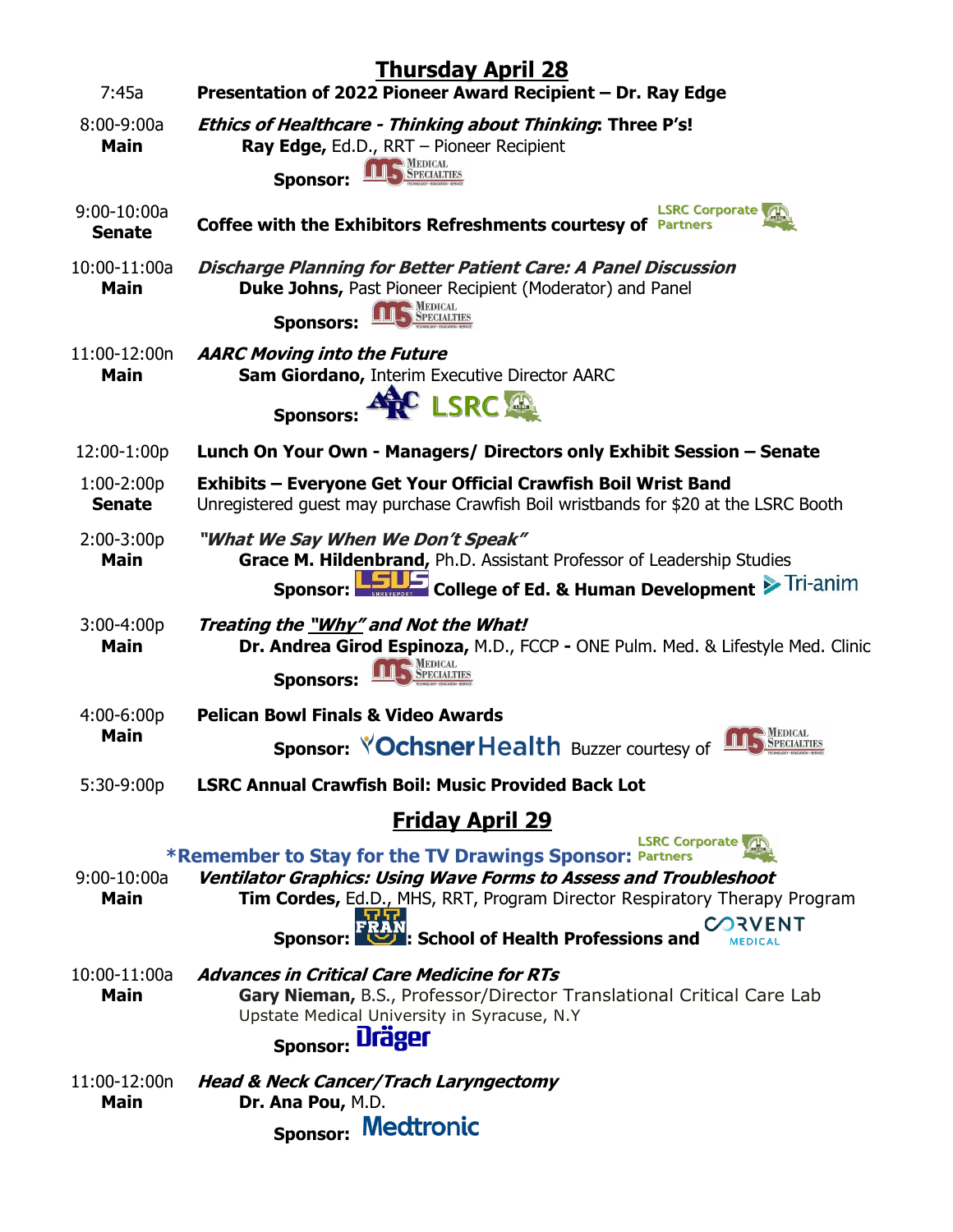### **LSRC 50th Annual Educational Meeting and Exhibits April 27-28-29, 2022**

## **Click - [Secure Online Registration:](https://lsrc.regfox.com/50th-annual-lsrc-edexhibits-attendees)**

## **Registration/Hotel Reservation link:** [www.lsrc.net](http://www.lsrc.net/) **Click - [Hotel Reservations](https://www.hilton.com/en/attend-my-event/btrcses-rc2-d26b757e-b21e-4e81-8f05-5c883b7747ca/)**

Embassy Suites in Baton Rouge 1-225-924-6566. **MAKE YOUR RESERVATION TODAY (Before 04.04.22) HOTEL WILL SELL OUT!**

## **2022 LSRC Conference Highlights**

**LSRC Manager's Section Offerings:**

**Manager's Panel Discussion, Wednesday 11:00a-1:00p** (limited seating for first 30 Managers) Pre-registration required: email Shantelle Graves at [Shantelle.Graves@fmolhs.org](mailto:Shantelle.Graves@fmolhs.org)

**Managers/ Directors/ Supervisors-Only Exhibit Session, 12:00p to 1:00p Thursday**

# **Highlighted Lectures**

**It is More Than a Paycheck**

**Dennis Wissing, Ph.D., RRT, FAARC,**– Past Pioneer Recipient

## **Ethics of Healthcare - Thinking about Thinking: Three P's! Ray Edge, Ed.D., RRT – Pioneer Recipient**

**LSRC Annual Pelican (Sputum) Bowl Competition** Wednesday (preliminaries) and Thursday (finals) See [www.lsrc.net](http://www.lsrc.net/) for rules. **Register Early-Space is limited**

**Annual LSRC OPEN FORUM FOR ABSTRACTS** Open to both Students and Practitioners/Educators with **CASH PRIZES** Visit [www.lsrc.net](http://www.lsrc.net/) for more information or to **submit an entry**

**Annual RC Video Display Competition: Lights, Camera, Action!**  See rules and submission guidelines at [www.lsrc.net](http://www.lsrc.net/)

#### **Annual Crawfish Boil, Music Provided Thursday 5:30-9:00p**

#### **LSRC Outstanding Award Recognition:**

Hospital of the Year Award Terry Bourgeois Award for Excellence Pioneer Award Outstanding Therapist Award RT Program of the Year (for 2023) Needing more information, email [lsrcpres1@gmail.com](mailto:lsrcpres1@gmail.com)